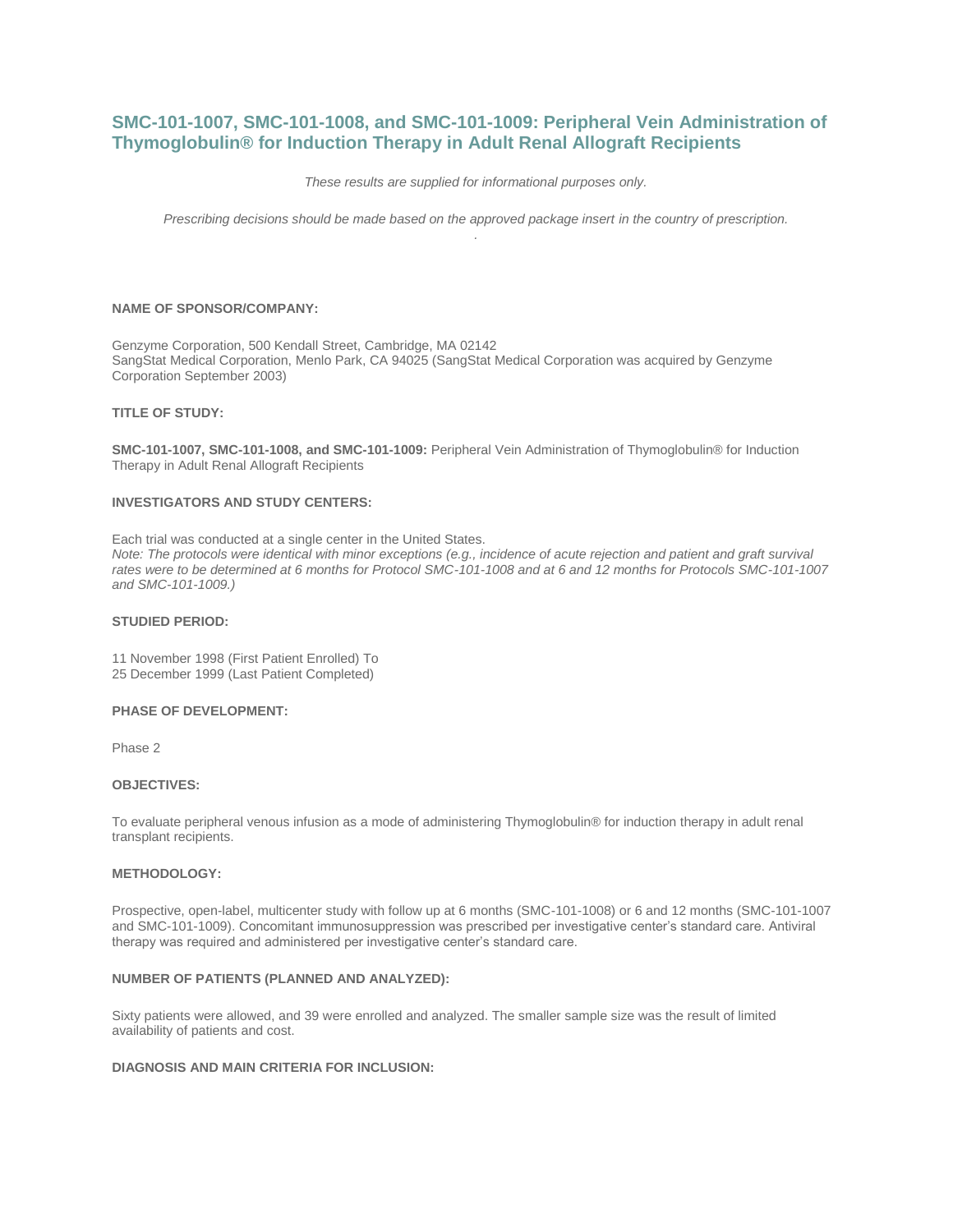Male and non-pregnant, non-lactating female patients ≥ 18 years of age receiving renal transplantation who were judged by the investigator to be candidates for Thymoglobulin® therapy. Patients were eligible if they could have an intravenous (IV) catheter placed in a peripheral vein in 1 of their arms.

# **TEST PRODUCT, DOSE, AND MODE OF ADMINISTRATION:**

Thymoglobulin® 1.5 mg/kg administered IV.

# **REFERENCE THERAPY, DOSE AND MODE OF ADMINISTRATION:**

Not applicable.

# **DURATION OF TREATMENT:**

Patients were to receive Thymoglobulin® infusions once daily for 5 to 7 days.

# **CRITERIA FOR EVALUATION:**

## **Criteria for Evaluation - Primary Endpoint:**

The percentage of patients receiving Thymoglobulin® via peripheral administration 5 days after transplantation. Administration via either a central venous catheter or a dialysis access port was considered a failure

#### **Criteria for Evaluation - Efficacy:**

Incidence of the following was assessed 6 months (SMC-101-1008) or 6 and 12 months (SMC-101-1007 and SMC-101- 1009) after transplant: Incidence of acute rejection episodes, along with severity and timing of the episodes; Patient and graft survival rates.

#### **Criteria for Evaluation - Safety:**

Drug-related adverse events (AEs), infections, and malignancy as well as a listing of all AEs.

# **STATISTICAL METHODS:**

#### **Statistical Methods - Patients:**

Demographic information and baseline characteristics were summarized using descriptive statistics (mean, median, standard deviation, minimum, and maximum) for continuous variables, and counts and percents for categorical variables.

#### **Statistical Methods - Primary Endpoint:**

All patients who received at least 1 dose of Thymoglobulin® therapy (n=39) were analyzed for the primary endpoint. The number and percentage of patients receiving peripheral venous administration at 5 days post-transplant were calculated.

#### **Statistical Methods - Efficacy:**

The data set analyzed for efficacy assessments included all patients who received at least 5 Thymoglobulin® infusions (n=32). Severity and timing of acute rejection episodes and patient and graft survival rates at 12 months post-transplant were calculated and summarized descriptively using the Kaplan-Meier method. Two-sided 95% confidence intervals (CI) were generated.

#### **Statistical Methods - Safety:**

The safety population included all patients who received at least 1 dose of Thymoglobulin® (n=39). AEs, coded by the COSTART dictionary, were summarized by body system, relationship to study drug, and severity. Drug-related AEs, infections and malignancies, assessed 12 months post-transplant, were presented separately. Serious adverse events (SAEs), AEs leading to discontinuation, and deaths were summarized.

# **SUMMARY / CONCLUSIONS**

# **Summary / Conclusions - Patients:**

# A total of 39 patients were studied.

Most patients were male (26 of 39 subjects or 67%) and most were Caucasian (26 of 39 or 67%). The mean age of patients at the time of transplantation was 45 years (range: 22 to 63 years). Approximately 54% of transplants used cadaveric donor